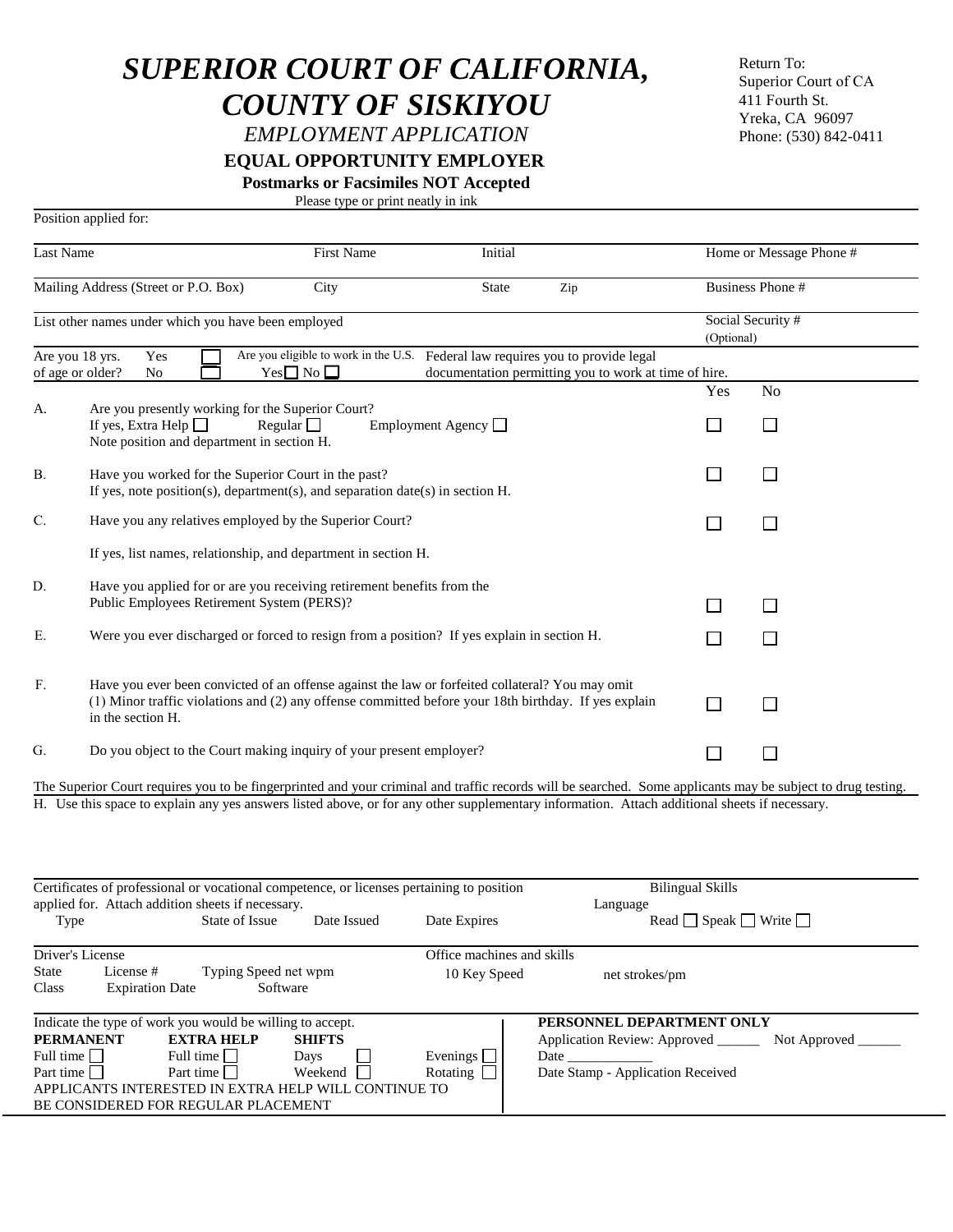|  |  |  |  |  | Do you have a high school diploma or G.E.D. Certificate? Yes □ No □ |  |  |  |
|--|--|--|--|--|---------------------------------------------------------------------|--|--|--|
|--|--|--|--|--|---------------------------------------------------------------------|--|--|--|

Name & location of college or university attended Major Course-work

Business, Correspondence, Apprenticeship, Vocational, Courses Studied Duration & Date Completed Duration & Date Completed Trade or Service School, or Other Training Program

EXPERIENCE: Begin with your latest position and list all employment during the last 10 years, including U.S. Military Service, self-employment and appropriate unpaid volunteer work. **THIS SECTION MUST BE COMPLETED EVEN IF YOU ARE SUBMITTING A RESUME.** It is not acceptable to just make reference to your resume or other attachments below. Additional sheets may be attached if needed. Incomplete applications will not be processed. From To Mo/Yr Mo/Yr Hours per week If still employed, may we contact? Yes  $\Box$  No  $\Box$ Job Titles and Duties: Number of people supervised Employer: Address: Supervisor: Phone: Reason for leaving: From To Mo/Yr Mo/Yr Hours per week If still employed, may we contact?  $Yes \Box No \Box$ Job Titles and Duties: Number of people supervised Employer: Address: Supervisor: Phone: Reason for leaving: From To Mo/Yr Mo/Yr Hours per week If still employed, may we contact?  $Yes \Box No \Box$ Job Titles and Duties: Number of people supervised Employer: Address: Supervisor: Phone: Reason for leaving: From To Mo/Yr Mo/Yr Hours per week If still employed, may we contact?  $Yes \Box No \Box$ Job Titles and Duties: Number of people supervised Employer: Address: Supervisor: Phone: Reason for leaving: From To Mo/Yr Mo/Yr Hours per week If still employed, may we contact?  $Yes \Box No \Box$ Job Titles and Duties: Number of people supervised Employer: Address: Supervisor: Phone: Reason for leaving: